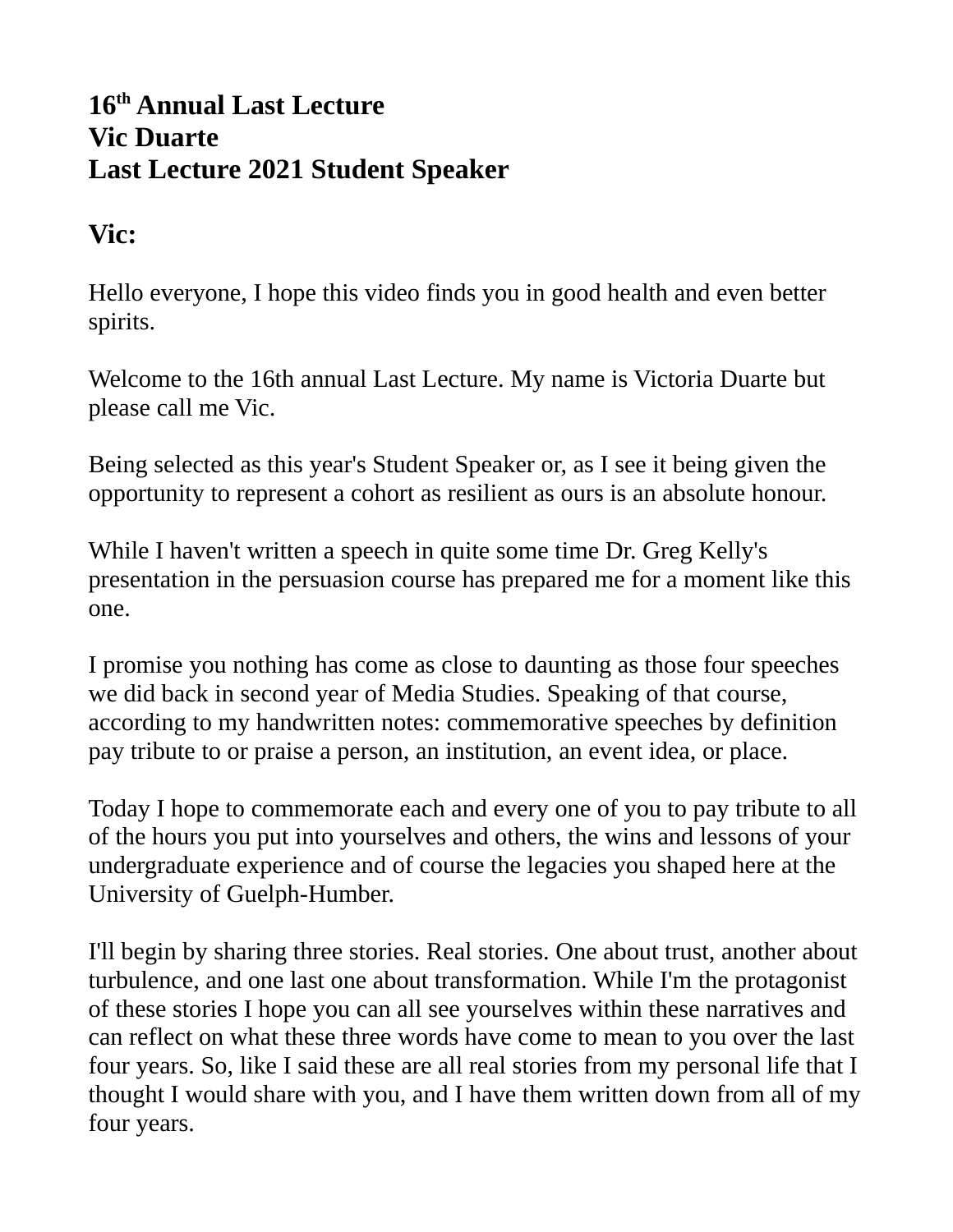My first story is a story about trust. It is September 7th, 2017, my first day as a Media Studies student. I have no idea what is coming my way. I do not see myself making it to the end of the semester, let alone to graduation as I sit in my first lecture. I write with vigour, unsure of my abilities, my stamina, and so much more but my heart calms down when smiles on two faces to my left complement my handwriting. I choose to trust the path I have been given. To trust that no matter how hard things get, to embrace where the universe has put me in its gallery. This story always reminds me to trust when its hardest to and I know you can too. Today, and in the future.

My next story is a story about turbulence. It is May 14th, 2018. I'll never forget this evening on my first study abroad trip. Dr. Glenn Barenthin is gracefully jogging beside me as I apocalyptically run in my wedges. I look behind to find my friends Savannah and Lindsay with the biggest smiles on their faces, their eyes glossy with happy tears. What they said about the Eiffel Tower at night appeared to be true. Which is why we were trying so hard to get a closer look. When I finally got the perfect view I felt compelled to think about my life. I felt this remarkable sense of turbulence as the tower sparkled before me. I had spent two years in the Media studies program gaining confidence in my academic abilities, but I had this gut feeling that existential change was on the horizon. I was right. In the following year I transferred into the Justice Studies program. With little knowledge of the law, a newfound love for education, and a whole lot of determination. This story reminds me that life is most interesting when it is turbulent. That we come to know just how powerful we are- when everything changes, but we can still remain ourselves. If you ever doubt your ability to adapt to change, remember how committed every one of you were to finishing the degree, the diploma, through just not just a college strike of course but an entire virtual fourth year during a global pandemic.

This last story is gotta be one of my favorites and this story is about transformation. It is March 23rd, 2021, I am presenting a speech as this year's Student Speaker. I'm coming to the end of a four-year two-program tensemester transformation of a lifetime. I've made it and I have my family, my friends, and the University of Guelph-Humber community to thank for that.